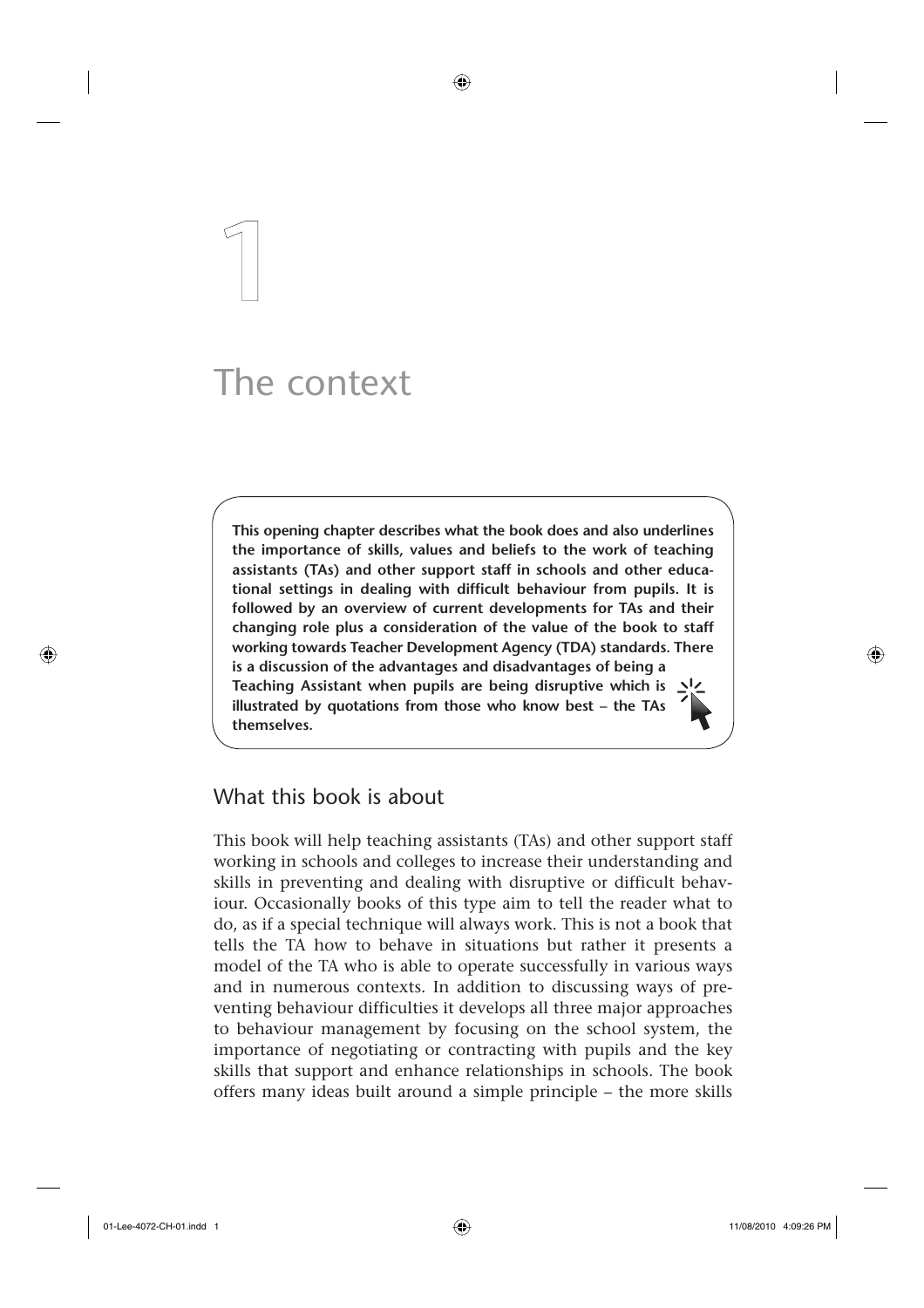and ideas the TA possesses the more likely they are to be successful in preventing and dealing with difficult situations. However, I hope these ideas are not presented in what can often feel like a patronising 'do this because it will work' style: they are underpinned by case studies, lists and exercises that help individual and groups of support staff to consider what works for them and what might not. There is also an ongoing consideration of the role and status of TAs and support staff in their schools as any book which presents ideas that do not resonate with the values, roles and skills of the TA and the school in which they work will be of limited value. Based upon ideas initially expressed in one of my chapters in *A Toolkit for the Effective Teaching Assistant* (Lee, 2009), it is book that invites more than a cursory glance but rather welcomes working through as part of any personal reflection or professional development scheme.

♠

## Who it is designed for

The initial idea for this book originated while I was working with teaching assistants and other support staff who were studying on Foundation Degree programmes. 'Behaviour Management' was a module that was studied on their course and it became apparent that it was also a major area in which TAs wished to develop their skills. Since starting my career as a freelance consultant this demand from TAs for enhancing their knowledge and skills has become even more evident. Throughout this book the main term employed for those for whom it is designed is teaching assistant, referred to throughout as TA, but use is also made of the term support staff which includes those working under the title 'care staff'.

The book is designed to enhance knowledge and understanding of:

 $\bullet$  TAs;

⊕

- care and support staff in an educational setting;
- TAs seeking to meet the National Occupational Standards (NOS) for supporting teaching and learning in schools;
- TAs seeking to meet the Higher Level Teaching Assistant (HLTA) standards:
- those who have the challenging task of teaching classes in the absence of teachers, i.e. cover supervisors;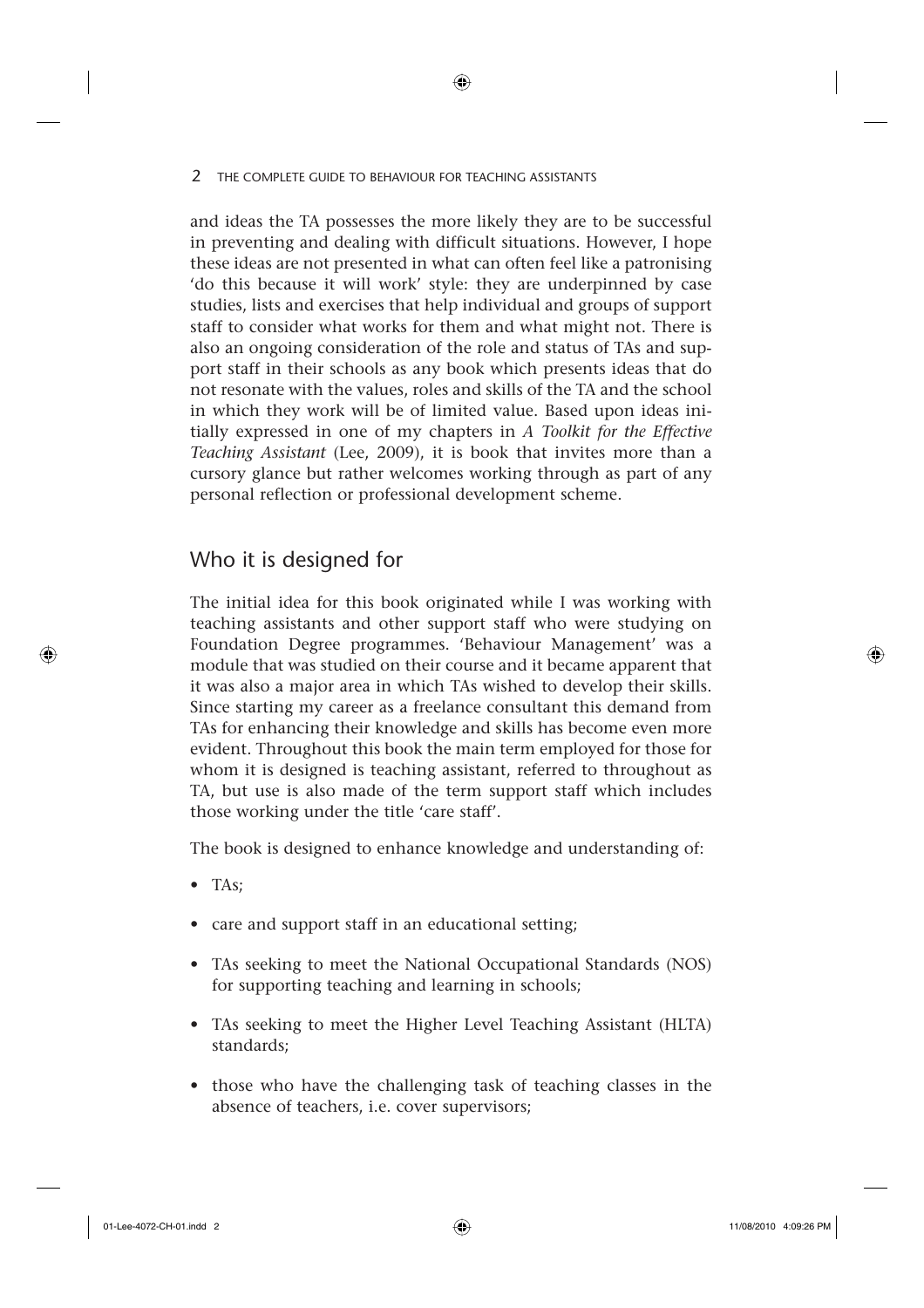students studying on Foundation Degrees in education or related areas:

◈

- students studying to be teachers;
- teachers, especially those who have a responsibility for professional development in their schools and provide programmes for any of the above.

However, the principal target audience remains those who work with children and young people in any form of supportive role and are not teachers.

## Overview

One of the major areas of change in schools over the last ten years is the rise in the numbers of TAs and other forms of support staff in school. Accompanying that increase has been a greater diversity of role, increasing status through the HLTA programme and more direct involvement in teaching classes and groups through cover supervisors. In addition, there are increased opportunities for professional development and study. With these developments there have been accompanying changes in role and function for teaching assistants. Job descriptions for TAs usually start with a list of tasks that follow the word 'support', e.g. 'support the plans of the teacher', 'support the assessment policy'. Until recent times, teachers have been clear that they are in charge of the learning in the classroom and the behaviour of the pupils that secured the climate in which that learning took place. TAs supported the practices of the teacher as well as the learning of the pupils and enforcement of the policies of the school. However, the modern classroom is experiencing turbulence which has been influenced if not directed by government initiatives such as 'Workforce Reform', 'Extended Schools' and 'Every Child Matters'. The concept of the school day, the relationship between educationalists and other caring professions and even what it means to be a teacher or a member of the support staff is being redefined. This reform agenda has also changed the landscape for TAs as they have found new pedagogic responsibilities through the HLTA and with that comes increased expectations of the HLTA status as a classroom manager. The notion of the TA as a general assistant to the teacher contributing wherever possible to the lesson still exists but increasingly skilful and targeted provision has resulted in TAs undertaking a

⊕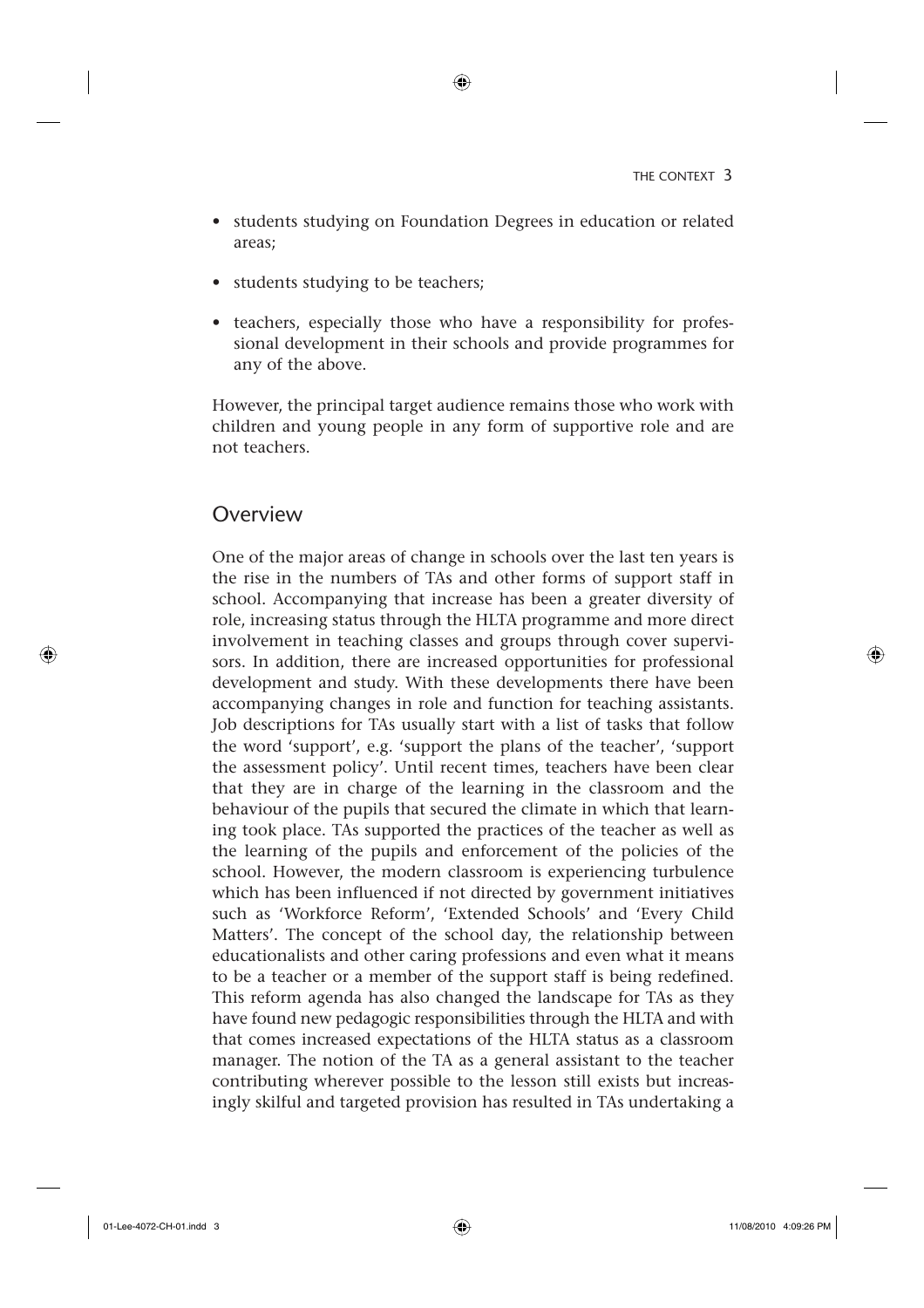complex set of tasks and assuming greater responsibility than has hitherto been the case. This is reflected in the TDA National Occupational Standards accompanying these developments, and in the increasing involvement of TAs with all aspects of school life including the behaviour of pupils with the attendant stresses that accompany the task. It has always been the case that inappropriate or disruptive behaviour has been picked up by TAs but in the modern school they are more than ever involved in dealing with these forms of behaviour directly. This book is designed to support them in that task.

◈

The demand for TAs to increase their skills in both preventing and dealing with behaviour problems is becoming the same as teachers. Both roles demand a range of skills, few of which can be taught and most of which are acquired through experience. However, the TA has a major disadvantage over their teaching counterpart. They often lack the status and, therefore, probably the power that comes with the status that teachers possess. There is natural authority built into the role of the teacher, although it could be argued that this is not as prevalent in modern schools as it used to be. Certainly teachers can rarely rely solely upon their status to deal with difficult situations. In not having the natural authority of the teacher, TAs may be disadvantaged but they also may have two advantages. First, some pupils may deliberately rebel against the authority of the teacher and, second, in not possessing such imposing authority, TAs are compelled to look for other ways of dealing with difficulties. They have to be creative and flexible using every technique and idea in their armoury. Some of them have a third advantage in that their knowledge of certain pupils means that they will be able to draw upon that closeness of relationship to deal with a situation. Much here will depend upon their role being related to specific pupils or groups rather than general classroom tasks, their knowledge of a variety of techniques as well as maybe more time to observe and listen to pupils. Whatever their status and role all support staff benefit from possessing a range of skills for coping with disruption and maybe more challenging forms of behaviour.

# The structure of the book

This chapter focuses on the role of the TA and reflects upon the advantages and disadvantages that go with that role. Chapter 2 considers what can be done to prevent classroom disruption or problems

⊕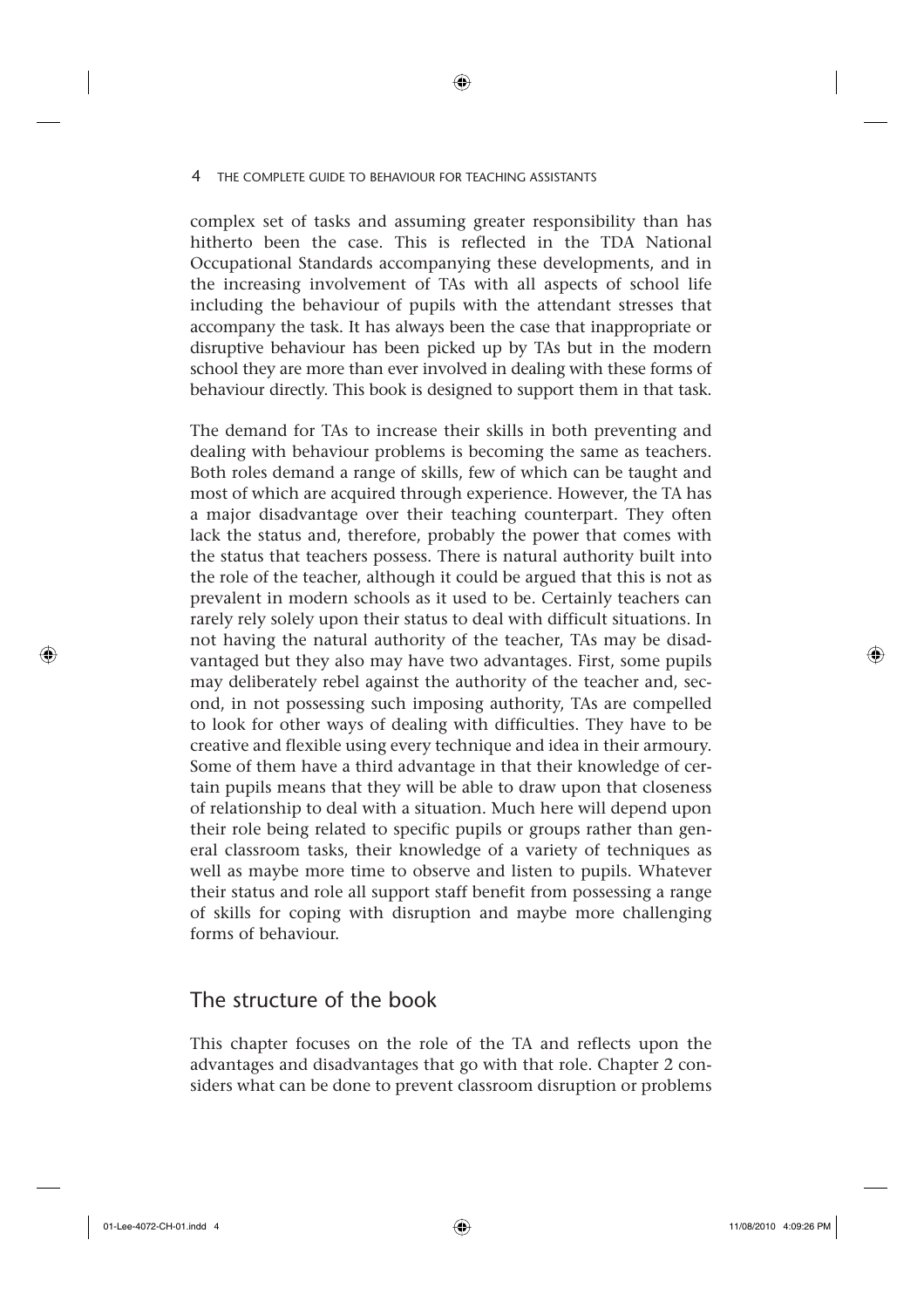with individual pupils with whom the TA works closely. The remaining chapters introduce and elaborate on the three broad approaches to dealing with behaviour problems. The three approaches are described as:

◈

- the system approach;
- the negotiation approach;
- the relationship approach.

These approaches are the full spectrum of professional skills available to the TA and in this sense it is the 'complete' range. They are *not* centred on the problems that the pupils may present, although there is some consideration of these, but the focus is on *the skills, values and beliefs* that are held by the person who deals with the problem – the TA. Beliefs are crucial to how you perceive what is happening with your pupils and the book places emphasis on how events are interpreted and understood and, therefore, how you respond to those events.

All the chapters contain objectives for the chapter in a brief opening section and there are many exercises for TAs to undertake. While the exercises can be undertaken on your own – indeed they are designed for individual reflection – there are benefits to undertaking them in groups and discussing the outcomes and implications for your practice. Additionally, each chapter contains references and points to additional reading that will support further study and investigation.

# **Terminology**

The language used to describe behaviour that can cause problems in schools is in itself a problem and mention should be made of the terms employed in the book. Terms such as 'difficult behaviour' and 'disruptive behaviour' have been included but no matter what phrases are used there are problems that are attached to them. For example, with 'inappropriate behaviour' who defines behaviour as 'inappropriate'? Is it the case that teaching assistants and teachers are always the judges of what is inappropriate? Much the same could be said of 'disruptive'. Throughout the book the terms used have been chosen because they are often used by TAs and ones which they

⊕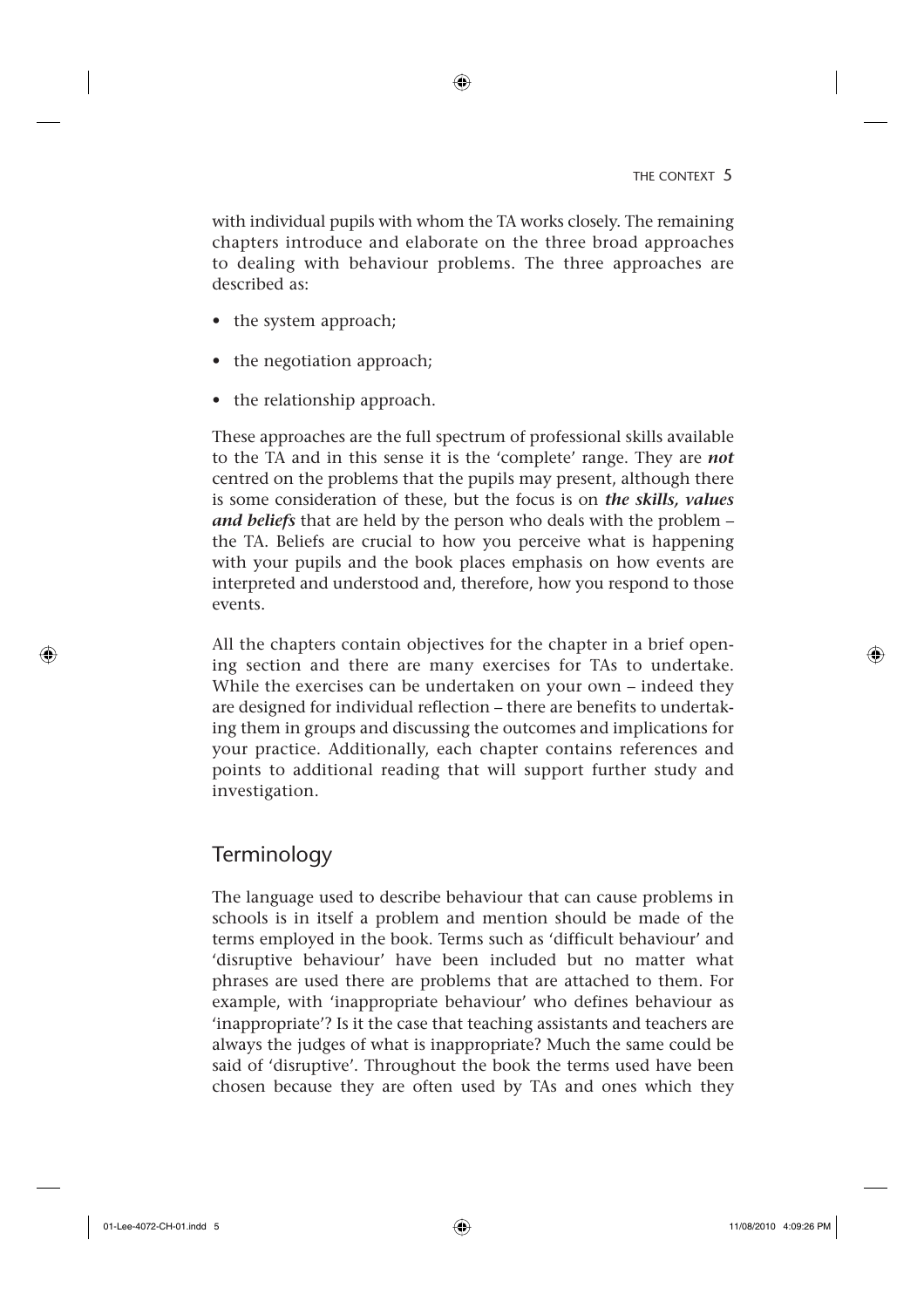♠

6 THE COMPLETE GUIDE TO BEHAVIOUR FOR TEACHING ASSISTANTS

appear to be comfortable with. Every attempt has been made to avoid labelling the pupil; it is their behaviour that presents us with difficulties, not the pupil.

The behaviour that causes problems is that which interferes with the learning of others and staff rights to teach their lessons. It may be low-level disruption aiming to unsettle the equilibrium of a settled learning group or it may be disturbing for classmates and threaten their feelings of security or, more challengingly, it may be that which threatens the social order of the class or the school.

# Meeting Standards

This book has been written as a stand-alone text that enhances professional understanding and development in a variety of areas of behaviour management in the various settings where learning takes place, but especially schools. However, it has a number of uses for those who are seeking formal qualifications and undertaking study and practice based upon centrally developed ideas and the following are just illustrations of its potential.

The Teacher Development Agency (TDA) has brought together a number of the National Occupational Standards (NOS) (www.tda.gov. uk/support/nos) that inform or determine the effectiveness of the many aspects of assistance, care and support in all key educational settings. They also include settings such as Management of Volunteers, Health and Social Care and Information and Library Services. The Standards are divided into Units which are based upon the roles and responsibilities of support staff in schools and are structured in the same way as the former National Occupational Standards for Teaching Assistants in that there are Core and Optional Units at Level 2 and Level 3. This book will help support staff to achieve a variety of standards and the specific core unit at Level 3 which addresses behaviour matters, STL19 *Promote positive behaviour*, more an this - on the next page. It may be that it helps in addressing a number of standards not mentioned below but those included are the more obvious cases.

I hope this book helps TAs to reflect on their practice and to consider their own values that may be challenging and, therefore, is likely to step beyond meeting the Standards. However, it does make a useful

⊕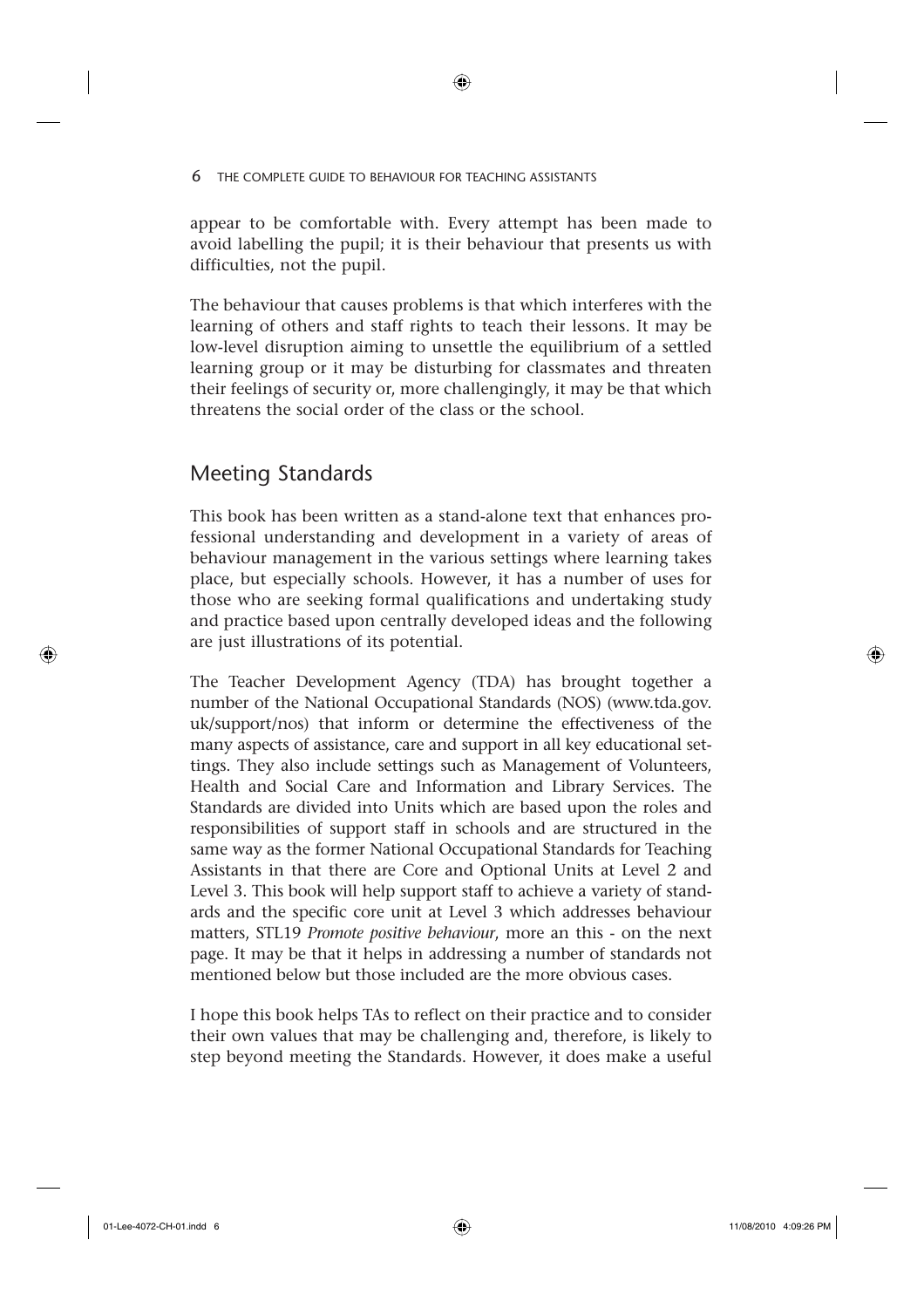THE CONTEXT 7

contribution to achieving many of them and will prove a key source of ideas for those seeking to address any Standards broadly related to behaviour management and pupil well-being.

♠

The Higher Level Teaching Assistants (HLTA) Standards (www.tda.gov. uk/support/hlta) have one direct reference to behaviour management:

26. *Use effective strategies to promote positive behaviour*

but have a number of other relevant standards such as:

2. *Establish fair, respectful, trusting, supportive and constructive relationships with children and young people*

As mentioned before, for a more intensive and detailed consideration of how this book can help in meeting standards Table 1.1 illustrates the link to the specific National Occupational Standard Level 3 Core Unit STL19: *Promote positive behaviour* which includes such requirements as:

19.1 *Implement agreed behaviour management strategies*

and:

⊕

### 19.2 *Support pupils in taking responsibility for their learning and behaviour*

However, there are many chapters in this book which will support achieving particular performance criteria and it would be wrong to suggest that the above is the only unit that the book will help in achieving. It is important to emphasise that such is the link between learning and behaviour that there are very few units that the key ideas in this book would *not* address. Those selected below are the more obvious cases and include:

- Level 2 Core STL4: *Contribute to positive relationships*
- Level 3 Core ST20: *Develop and promote positive relationships*
- Level 3 Optional STL37: *Contribute to the prevention and management of challenging behaviour in children and young people*
- Level 3 Optional STL41: *Support pupils with behaviour, emotional and social needs*
- Level 3 Optional STL45: *Promote children's well-being and resilience*
- Level 3 Optional STL48: *Support young people in tackling problems and taking action*.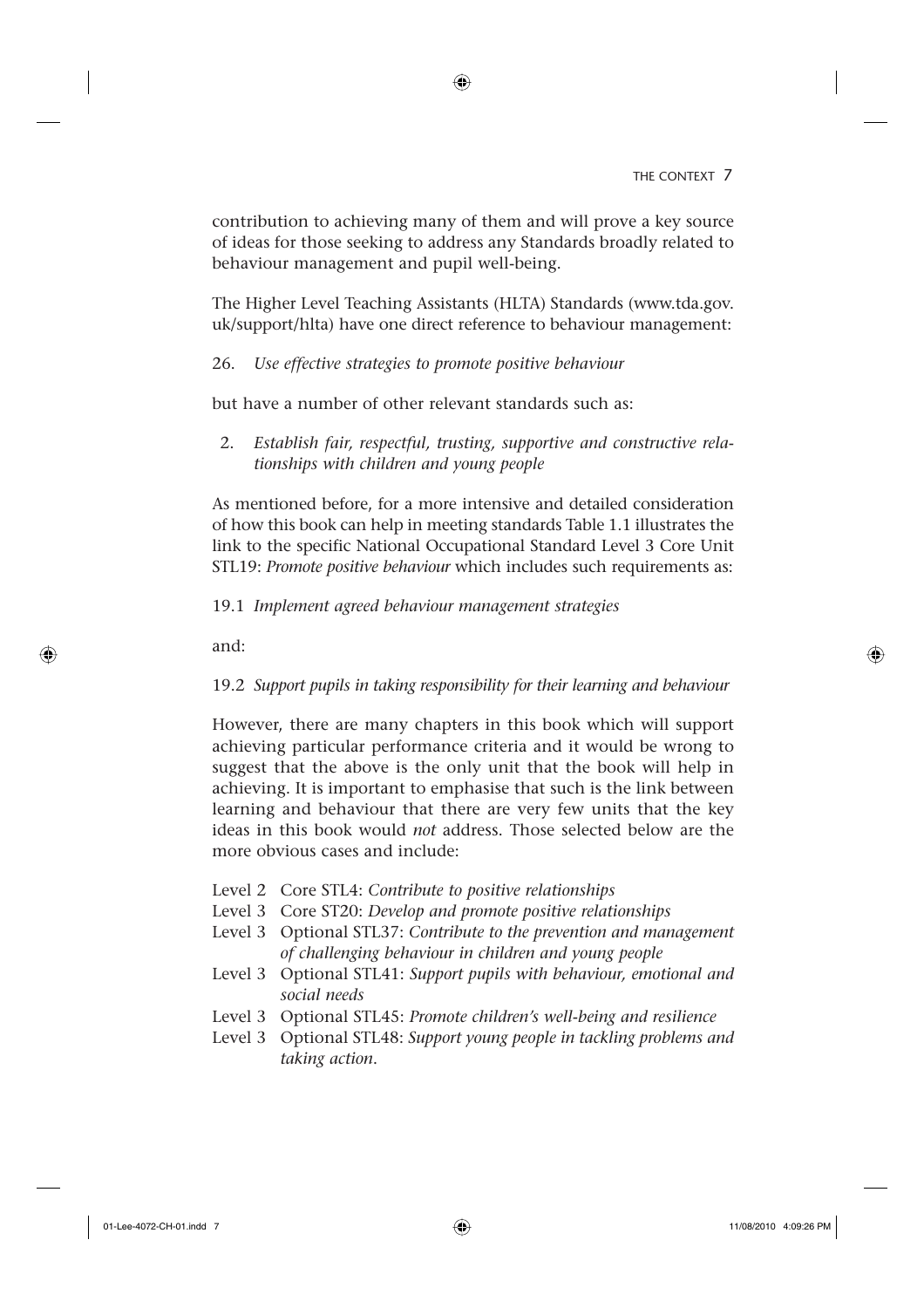$\bigoplus$ 

**Table 1.1** Promote positive behaviour

| Performance criteria |                                                                                                                                                                    | Chapter |
|----------------------|--------------------------------------------------------------------------------------------------------------------------------------------------------------------|---------|
| 19.1                 | P1 apply agreed behaviour management strategies fairly and<br>consistently at all times                                                                            | $2 - 7$ |
| 19.1                 | P2 provide an effective role model for the standards of<br>behaviour expected of pupils and adults within the school                                               | $1 - 7$ |
| 19.1                 | P3 provide praise and encouragement to pupils to recognise<br>and promote positive pupil behaviour in line with school<br>policies                                 | 4       |
| 19.1                 | P4 use appropriate strategies to minimise disruption through<br>inappropriate behaviour                                                                            | $2 - 7$ |
| 19.1                 | P5 regularly remind pupils of the school's code of conduct                                                                                                         | 3       |
| 19.1                 | P6 take immediate action to deal with any bullying,<br>harassment or oppressive behaviour in accordance with your<br>role and responsibilities                     | $2 - 6$ |
| 19.1                 | P7 recognise and respond appropriately to risks to yourself<br>and/or others during episodes of challenging behaviour                                              | $2 - 6$ |
| 19.1                 | P8 refer incidents of inappropriate behaviour outside your<br>area of responsibility to the relevant staff member for action                                       | $2 - 3$ |
| 19.1                 | P9 contribute to reviews of behaviour, including bullying,<br>attendance and the effectiveness of rewards and sanctions,<br>as relevant to your role               | 4       |
| 19.1                 | P10 provide clear and considered feedback on the<br>effectiveness of behaviour management strategies                                                               | $1 - 7$ |
| 19.2                 | P1 encourage pupils to take responsibility for their own<br>learning and behaviour when working on their own, in pairs,<br>in groups and in whole-class situations | $5 - 6$ |
| 19.2                 | P2 use peer and self-assessment techniques to increase<br>pupils' involvement in their learning and promote good<br>behaviour                                      | 5-6     |
| 19.2                 | P3 highlight and praise positive aspects of pupils' behaviour                                                                                                      | 4       |
|                      | 19.2 P4 recognise patterns and triggers which may lead to<br>inappropriate behavioural responses and take appropriate<br>action to pre-empt problems               | 5       |
| 19.2                 | P5 encourage and support pupils to consider the impact of<br>their behaviour on others, themselves and their<br>environment                                        | $5 - 6$ |
| 19.2                 | P6 support pupils with behaviour difficulties to identify and<br>agree on ways in which they might change or manage their<br>behaviour to achieve desired outcomes | $5 - 6$ |

 $\bigoplus$ 

 $\bigoplus$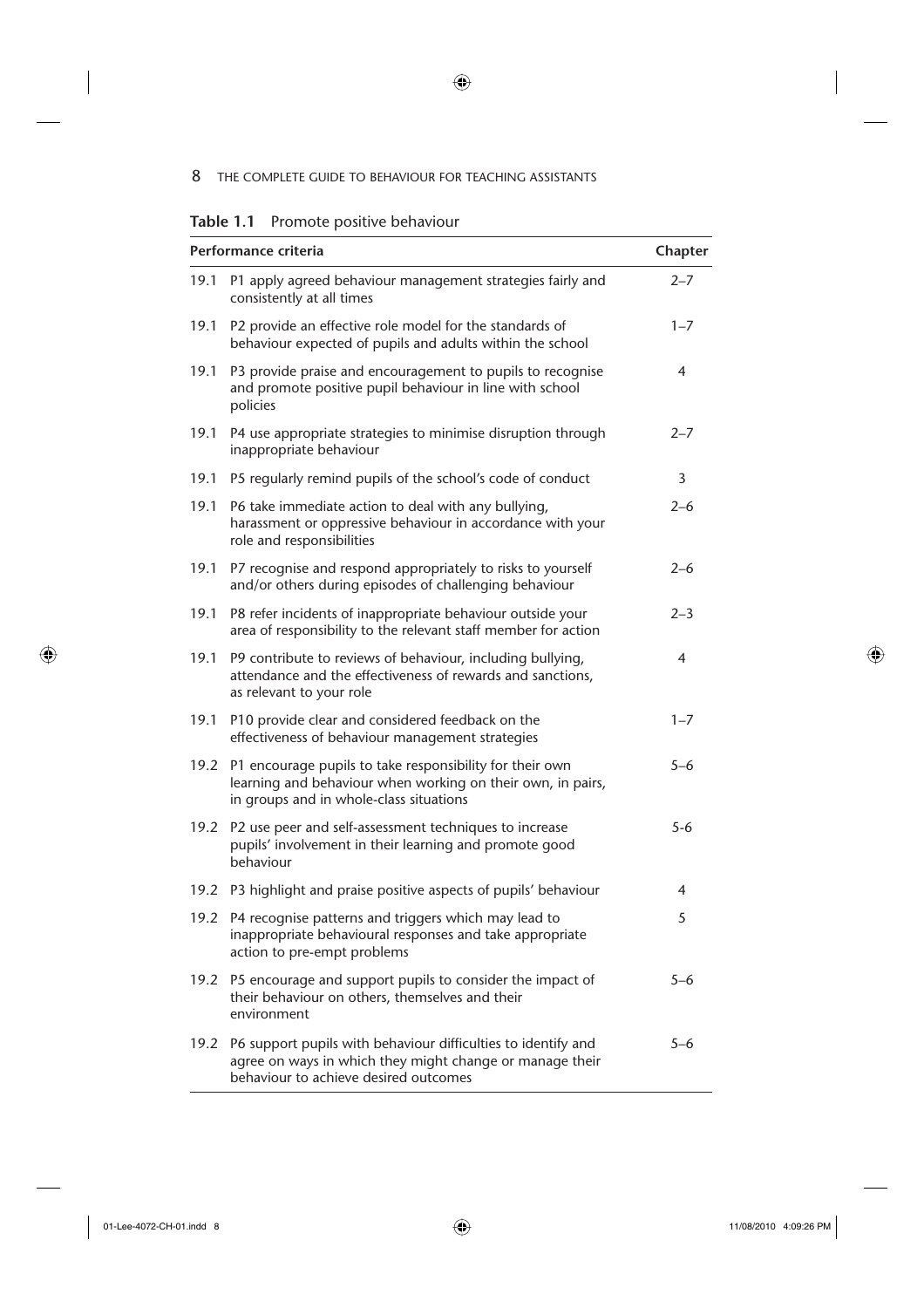| Performance criteria |                                                                                                                                                                   | Chapter |
|----------------------|-------------------------------------------------------------------------------------------------------------------------------------------------------------------|---------|
|                      | 19.2 P7 support pupils in a manner which is likely to make them<br>feel valued and respected and recognises progress made                                         | $5-6$   |
|                      | 19.2 P8 encourage and support pupils to regularly review their<br>own behaviour, attitude and achievements                                                        | 5–6     |
|                      | 19.2 P9 contribute to collecting data on pupils' attendance and<br>behaviour, including the use of rewards and sanctions, to<br>inform policy review and planning |         |
|                      | 19.2 P10 provide feedback to relevant people on progress made<br>by any pupils with a behaviour support plan                                                      | $2 - 3$ |

◈

# The advantages of being a teaching assistant/member of support staff

At the heart of the book is the central argument that TAs benefit from a breadth of ideas, skills and techniques in dealing with difficult pupil behaviour. This view is supported by TAs themselves when asked what the advantages are of being a TA when it comes to dealing with difficult classroom behaviour. Analysis of their statements reveals a belief in their closeness to the pupils and the opportunity that a more flexible role presents in dealing with situations usually before they begin to disrupt others, including the time to intervene. Many comments also reflect a perceived personal role that support staff can play between teachers and their pupils, and in doing so, there were occasional implied criticisms about the quality of relationships between pupils and their teachers. Similar to comments about relationships there are often comments about TAs being on the same level as the pupils which may suggest that the social distance between teachers and pupils remains an issue in the eyes of some TAs.

⊕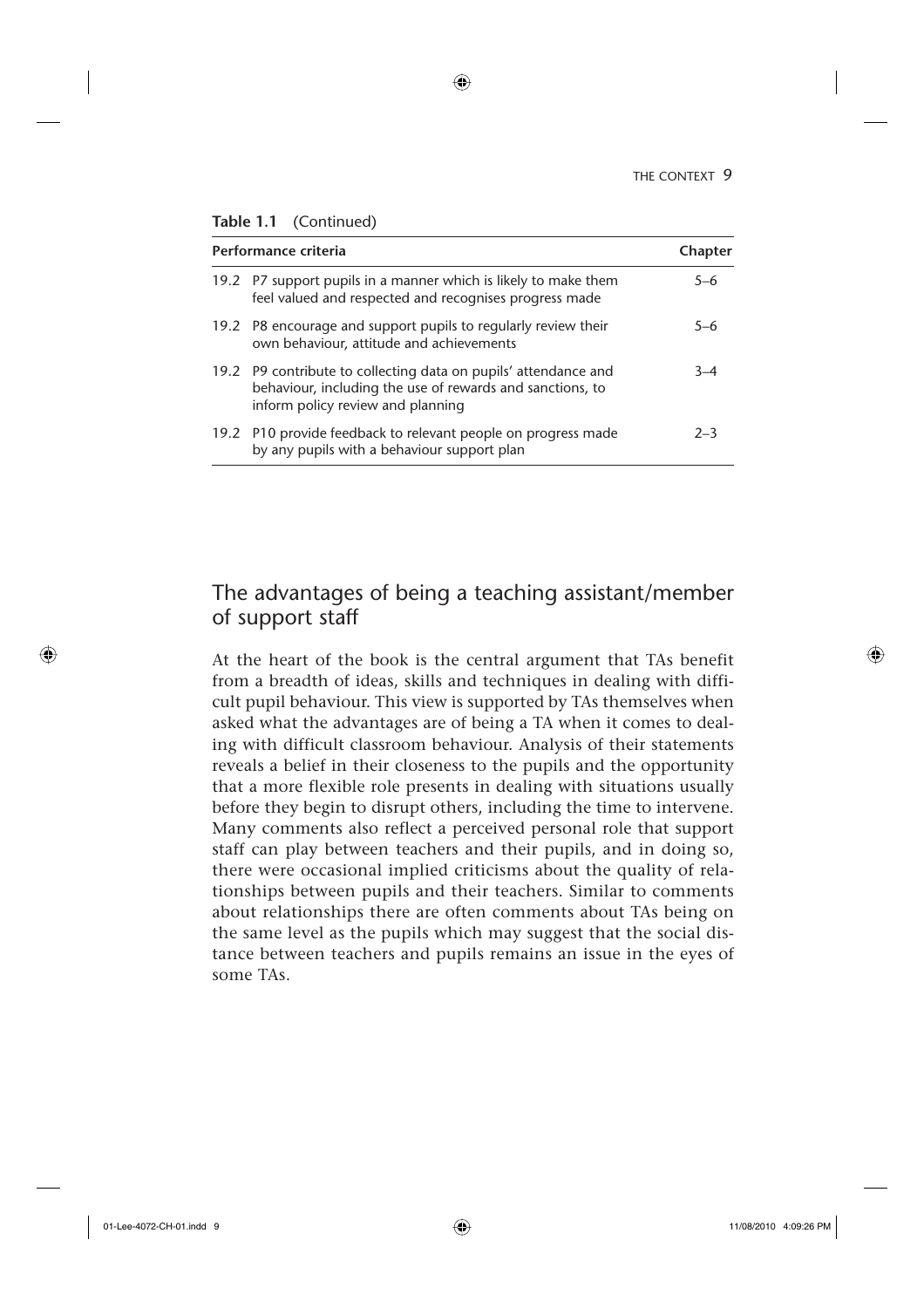# Exercise 1.1 The advantages of being a TA

 $\bigoplus$ 

Look at the quotations below from TAs and other support staff about the pluses that they possess in dealing with behaviour difficulties and disruption. Tick the box of the three quotations that you identify with the most. There is a blank row at the end of the list for you to add any other advantage not included here.

| Quotation                                                                                                                                                                                                                                                | <b>Tick</b> |
|----------------------------------------------------------------------------------------------------------------------------------------------------------------------------------------------------------------------------------------------------------|-------------|
| I am closer to the children and I think I am enabled to be more<br>human in response and less authoritative.                                                                                                                                             |             |
| Having the time to communicate on a more personal level.                                                                                                                                                                                                 |             |
| You are able to spot potential problems before they get out of<br>hand because you do not have to concentrate on delivering the<br>lesson  and you are often sat with the students. You are then<br>able to 'nip it in the bud' or distract or persuade. |             |
| I can usually spot it and deal with it before it gets out of hand<br>and becomes more disruptive.                                                                                                                                                        |             |
| Being able to work with students on a 1:1 before the behaviour<br>disrupts others.                                                                                                                                                                       |             |
| We are closer to the pupils and are not seen as an official, there-<br>fore we can get a greater understanding of the behaviour.                                                                                                                         |             |
| Stronger relationships with students generally than teachers<br>working at ground level  more personal knowledge of students'<br>lives.                                                                                                                  |             |
| Relationship with student, know strategies that work and build<br>up trust. In among the children, have a better perspective of<br>what is going on.                                                                                                     |             |
| You get to work with students more to get to the root of the<br>behaviour problem. I think then you can have a closer relation-<br>ship with the student and know how to deal with behaviour<br>better.                                                  |             |
| A unique opportunity to interact with pupils and operate more on<br>their level.                                                                                                                                                                         |             |
| I am free to deal with this behaviour while the teacher carries on<br>with the lesson. I can deal individually with the pupils at a<br>friendship level.                                                                                                 |             |
|                                                                                                                                                                                                                                                          |             |

⊕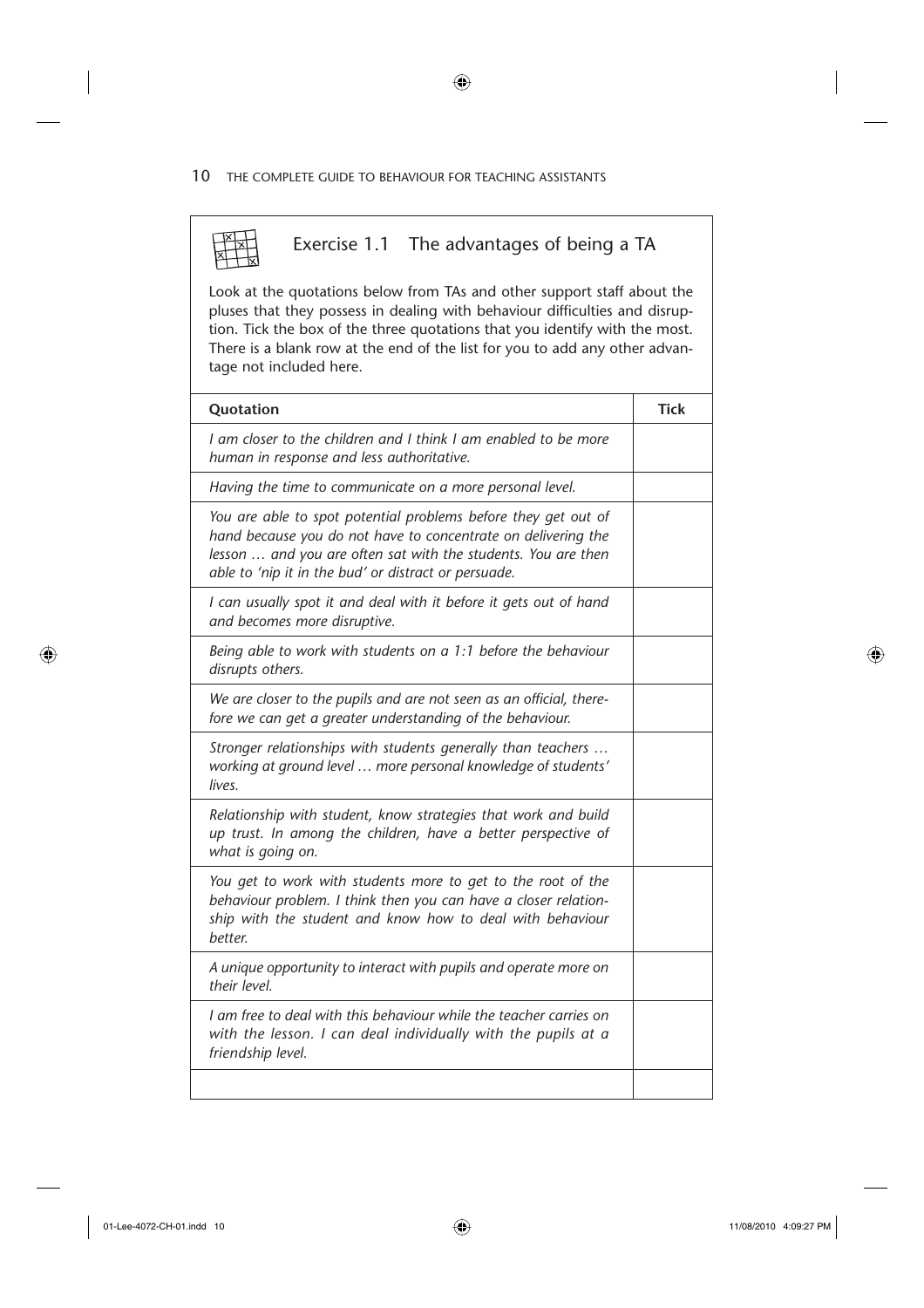THE CONTEXT 11

# The disadvantages of being a teaching assistant/ member of support staff

One of the major developments in schools in the last decade has been the changing role of the TA and the increasing employment of nonteaching staff of various descriptions undertaking key supportive roles in learning and teaching in schools (Townsend and Parker, 2009). The teacher is now much more defined as a manager of learning. In the best of practices it is difficult to distinguish which adult is performing which role and the classroom becomes a vibrant centre of learning where all are agreed on objectives, rules and ways of working. Every adult makes a contribution, knows what they are doing and feels valued.

When asked to consider the disadvantages of being support staff and TAs four broad groups emerge:

- low status:
- inconsistency in application of classroom and school rules;
- relationship tension;
- clashes of practices, beliefs and values.

### Low status

⊕

The first disadvantage is based upon the status that TAs possess and the frustrations that accompany that status. Much of this can be countered by the manner in which TAs are supported by the school and also by the way that teachers and support staff work together as a team with uniform and shared objectives. Despite the advances in recruitment, training and role definition of TAs, in some schools they are still employed to undertake tasks that perpetuate a low-status role from which they find it hard to develop any authority in dealing with difficult pupil behaviour.

Inconsistency in application of classroom and school rules

A second disadvantage is inconsistency in the way that behaviour matters are dealt with between classes in which TAs are working or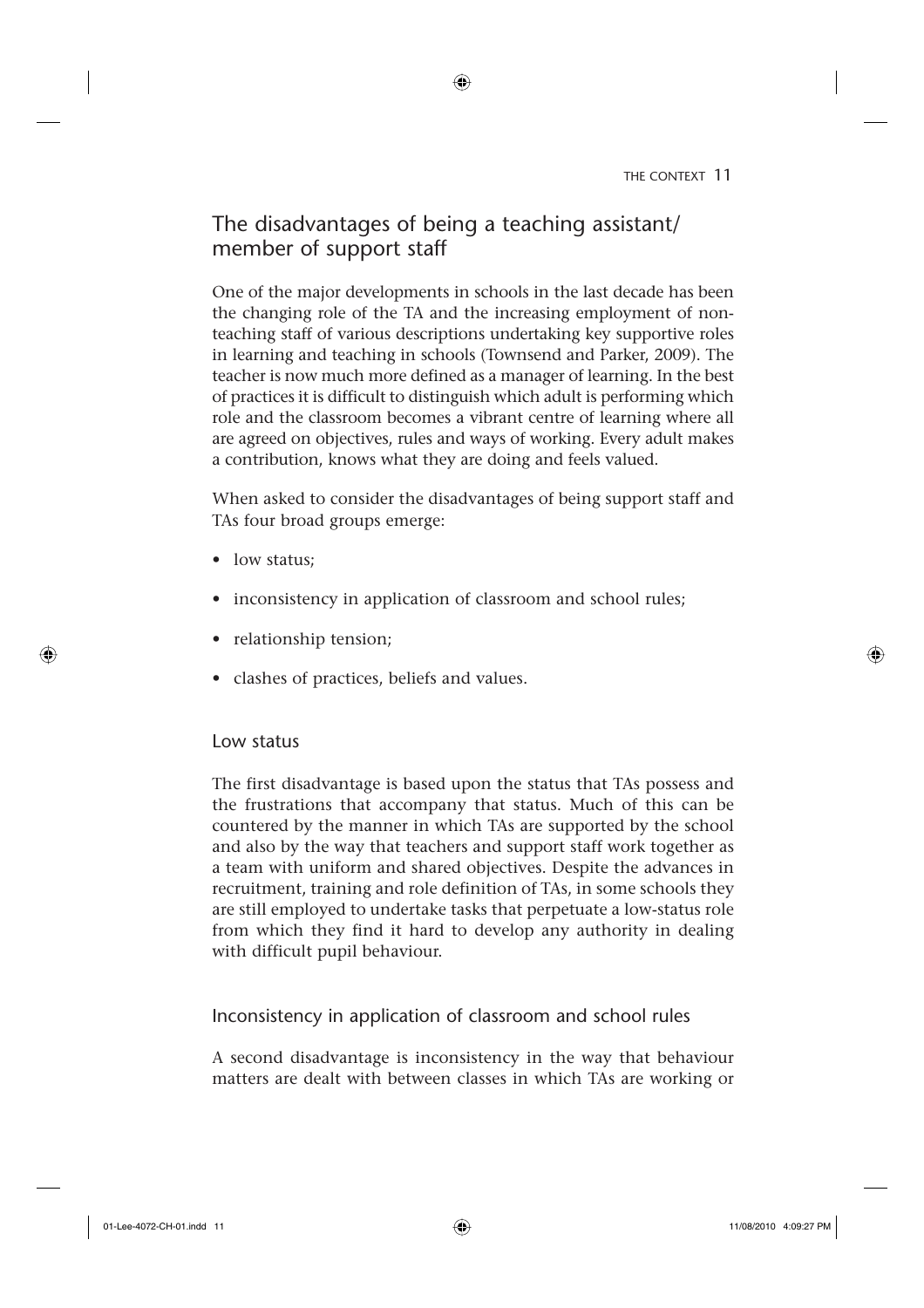breaks in continuity which do not allow support staff to fulfil their full potential. Teamwork in classrooms (Pittman, 2009) is not automatic but has to be worked on and time needs to be given to agreeing what is important about a lesson, programme of study and ways of working to help to secure consistency and create a seamless classroom operation. This helps TAs to absorb some of the authority of their teacher colleagues in the context of a collaborative partnership.

◈

### Relationship tension

This disadvantage is linked to a role that many support staff are asked to fulfil which is based on working alongside and supporting individual pupils. Sometimes the demands they make can lead to stress and there are also tensions when an authority stance is required to deal negatively with a pupil who is well known to them and with whom a good, even close, relationship has developed. The disruption that they are coping with is not of their making – indeed may have nothing to do with them – and it could be the case the TA empathises with the pupil.

Clashes of practices, beliefs and values

The fourth disadvantage is one which resonates strongly with the underlying theme of this book. TAs sometimes report tension between their practices, beliefs and values and those of teachers. Such tensions do not just exist between TAs and teachers but between TAs and TAs and between teachers and their fellow teachers. However, when combined with the other perceived disadvantages, the satisfaction that TAs experience in the workplace can be severely limited.

Although the four disadvantages have been separated it is clear from discussions with TAs that there is considerable overlap between them. For example, tension between staff may be a consequence of low status or a clash of values.

# Exercise 1.2 The disadvantages of being a TA

Look at the quotations below from TAs and other support staff about the negatives that they possess in dealing with behaviour difficulties and disruption. Tick the box of the three quotations that you identify with the

⊕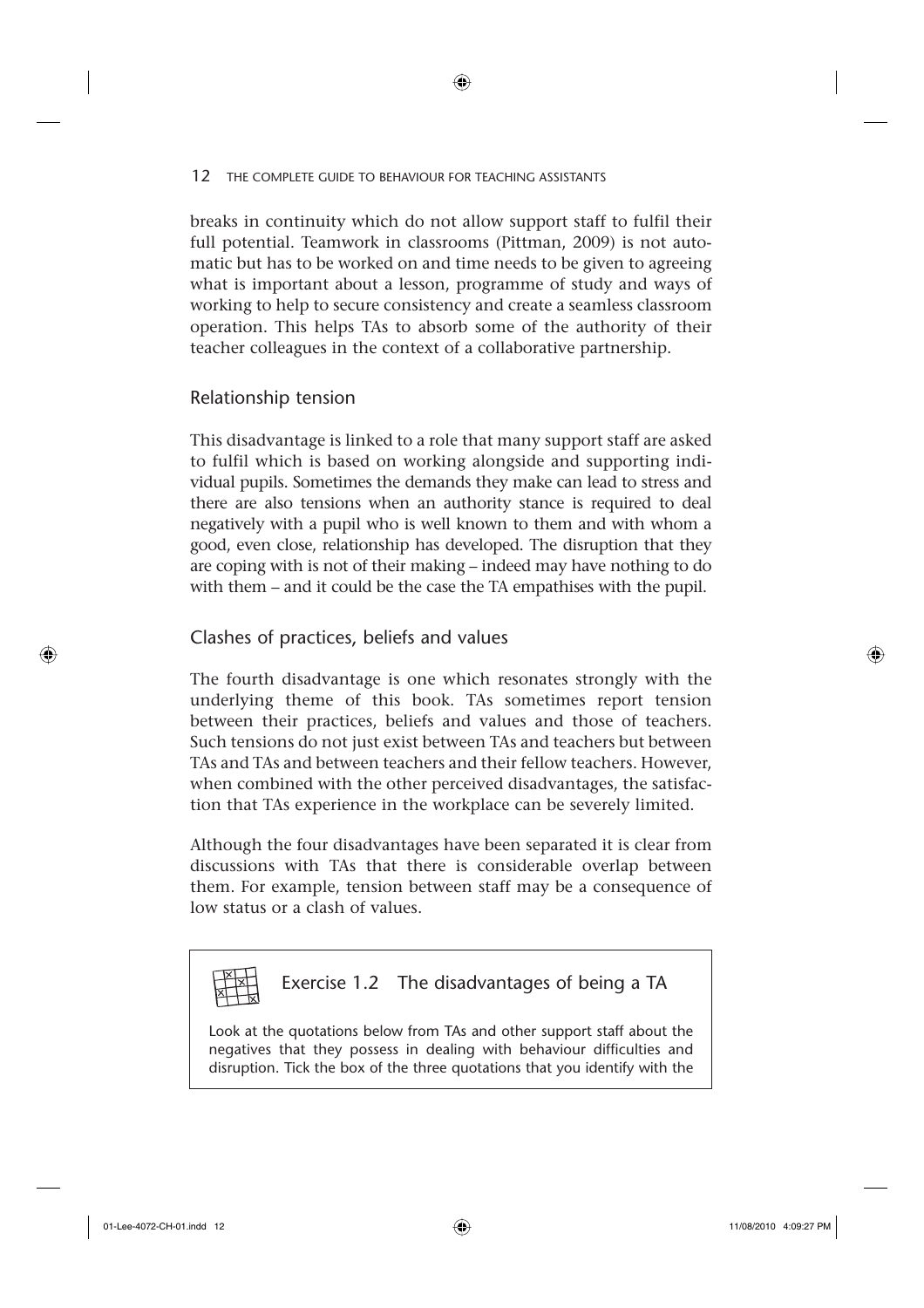THE CONTEXT 13

| Sometimes depending on your relationship with the students they<br>may not take you seriously as a figure of authority when trying to<br>deal with behaviour issues. This can often stem from how they see<br>the teacher relating to you and whether they treat you as an equal.<br>Sometimes you see other adults dealing with a situation badly<br>circumstances.<br>Teachers have different ways of working. Inconsistency.<br>You can miss out on 'the bigger picture' while dealing with                                                                                                                                                                                                                                                                                                                                                                                                                                                                                                                                                             |  |
|------------------------------------------------------------------------------------------------------------------------------------------------------------------------------------------------------------------------------------------------------------------------------------------------------------------------------------------------------------------------------------------------------------------------------------------------------------------------------------------------------------------------------------------------------------------------------------------------------------------------------------------------------------------------------------------------------------------------------------------------------------------------------------------------------------------------------------------------------------------------------------------------------------------------------------------------------------------------------------------------------------------------------------------------------------|--|
| and you don't have the authority to deal with it yourself.<br>I am sometimes expected to pass the incident on to the teacher as<br>the 'higher person in authority' and the information I have is<br>diluted. I am also undervalued as a member of staff in some<br>Lack of respect from some children. Lack of respect from some<br>teachers.<br>As a TA you're not always taken as seriously as a teacher and<br>students will ignore instructions from you and you can feel<br>disrespected.<br>Pupils regard TAs as having less status and not able to enforce<br>rules and sanctions.<br>Being split between several different classes therefore no continuity.<br>behaviour. I have a child who can't cope with the full lesson. I<br>remove him for the last 15 minutes each time to 'cool off'. I feel<br>isolated from my class and teacher when this happens. I don't<br>feel that I am supporting the other children or the teacher.<br>Not always seen to be of use. Not always being there $-$ continuity $-$<br>moving between four classes. |  |
|                                                                                                                                                                                                                                                                                                                                                                                                                                                                                                                                                                                                                                                                                                                                                                                                                                                                                                                                                                                                                                                            |  |
|                                                                                                                                                                                                                                                                                                                                                                                                                                                                                                                                                                                                                                                                                                                                                                                                                                                                                                                                                                                                                                                            |  |
|                                                                                                                                                                                                                                                                                                                                                                                                                                                                                                                                                                                                                                                                                                                                                                                                                                                                                                                                                                                                                                                            |  |
|                                                                                                                                                                                                                                                                                                                                                                                                                                                                                                                                                                                                                                                                                                                                                                                                                                                                                                                                                                                                                                                            |  |
|                                                                                                                                                                                                                                                                                                                                                                                                                                                                                                                                                                                                                                                                                                                                                                                                                                                                                                                                                                                                                                                            |  |
|                                                                                                                                                                                                                                                                                                                                                                                                                                                                                                                                                                                                                                                                                                                                                                                                                                                                                                                                                                                                                                                            |  |
|                                                                                                                                                                                                                                                                                                                                                                                                                                                                                                                                                                                                                                                                                                                                                                                                                                                                                                                                                                                                                                                            |  |
|                                                                                                                                                                                                                                                                                                                                                                                                                                                                                                                                                                                                                                                                                                                                                                                                                                                                                                                                                                                                                                                            |  |
|                                                                                                                                                                                                                                                                                                                                                                                                                                                                                                                                                                                                                                                                                                                                                                                                                                                                                                                                                                                                                                                            |  |
| Sometimes a hard balance with discipline when you have strong<br>relational skills with students.                                                                                                                                                                                                                                                                                                                                                                                                                                                                                                                                                                                                                                                                                                                                                                                                                                                                                                                                                          |  |
| Can be tiring as so many students tell you stuff and want to talk.                                                                                                                                                                                                                                                                                                                                                                                                                                                                                                                                                                                                                                                                                                                                                                                                                                                                                                                                                                                         |  |
| Having different beliefs in behaviour compared to the teacher.                                                                                                                                                                                                                                                                                                                                                                                                                                                                                                                                                                                                                                                                                                                                                                                                                                                                                                                                                                                             |  |

 $\bigoplus$ 

*(Continued)*

 $\bigoplus$ 

 $\bigoplus$